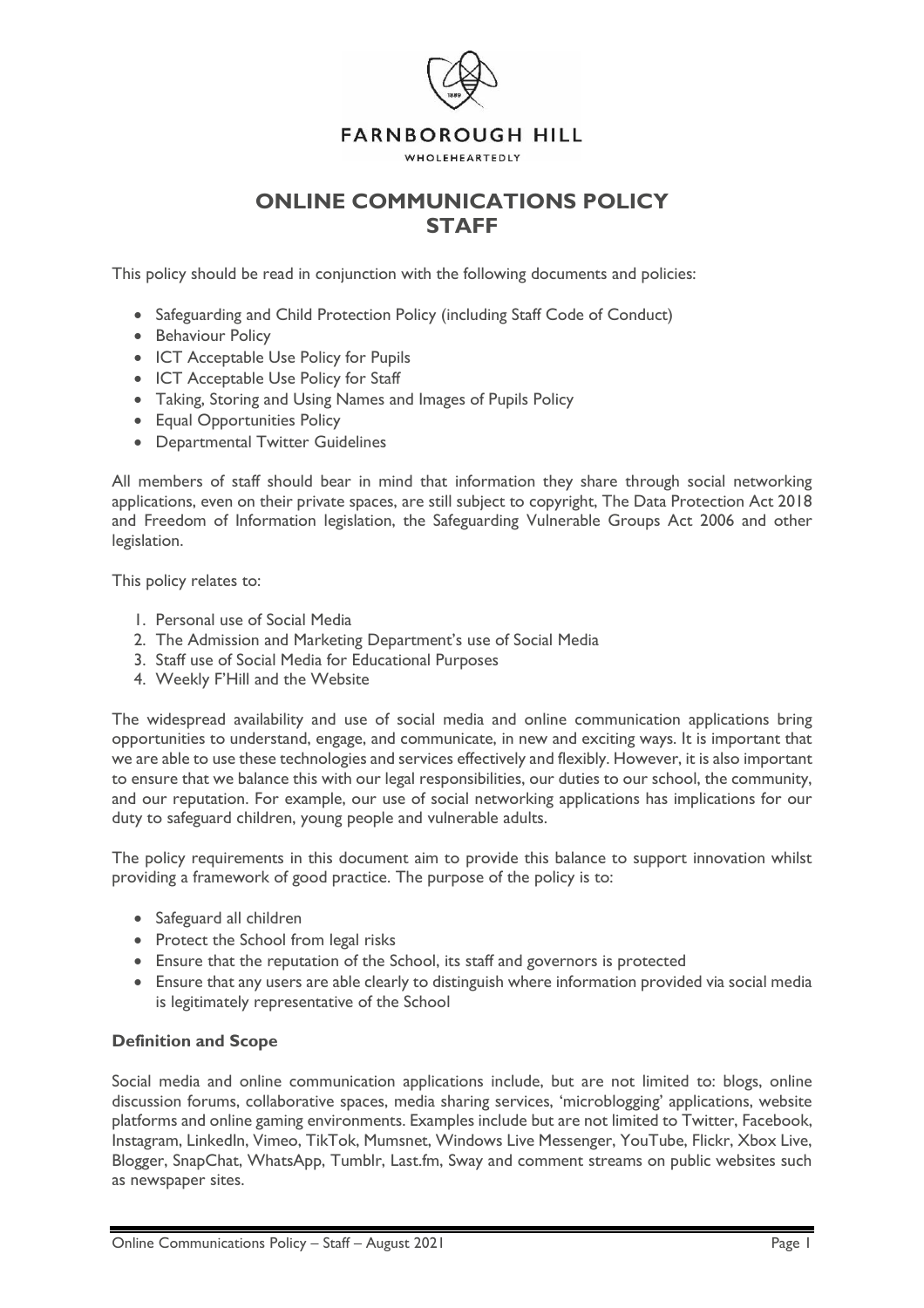Many of the principles of this policy also apply to other types of online presence such as virtual worlds.

# **1. Personal Use of Social Media**

### **Staff should:**

- Keep their personal and professional/school lives separate. They should not put themselves in a position where there is a conflict between the School and their personal interests
- Demonstrate proper and professional regard for the ethos, policies and practices of Farnborough Hill
- Ensure that they always show tolerance of and respect for the rights of others. This includes actively supporting fundamental British values – democracy, the rule of law, individual liberty, and mutual respect and tolerance of those with different faiths and beliefs.
- In addition, no member of staff should discriminate against pupils because of any protected characteristics, including disability, race, religion and belief, gender or sexuality
- Ensure that messages communicated should be consistent with the ethos of the School and should not marginalise any communities, groups or individuals
- Ensure that messages communicated do not seek to glorify criminal activity or violent extremism, or seek to radicalise pupils through extreme or narrow views of faith, religion, culture or other ideologies
- Consider the reputation of the School in any posts or comments relating to the School on any social media accounts

### **Staff should not:**

- Use a School email address for setting up personal social media accounts or to communicate through such media
- Give their social media details to pupils, nor should they communicate with them by any form of social media
- Become 'friends' with, 'follow' or make direct connections on any social media sites with present pupils. This also applies to ex pupils until they are 18 and have finished secondary education.
	- o Where a social media link exists between school staff and pupils before they become employed/volunteer at the School, for example if they act as a sports coach to a pupil, we would expect staff to cease any of these social media links when they join the school
- Engage in activities involving social media which might bring Farnborough Hill into disrepute
- Represent their personal views as those of Farnborough Hill on any social media
- Discuss personal information relating to pupils, Farnborough Hill or the wider community on any social media
- Use social media and the internet in any way to attack, insult, abuse or defame pupils, their family members, colleagues, other professionals, other organisations or Farnborough Hill
- Engage in any illegal activities
- Give out, or publish, personal details relating to any member of the School community without permission

# **In addition:**

- Any communication received from children on any personal social media sites must be reported to the Head of Year, with the Designated Safeguarding Lead being copied in
- If any member of staff is aware of any inappropriate communications involving any child in any social media, these must immediately be reported to the Designated Safeguarding Lead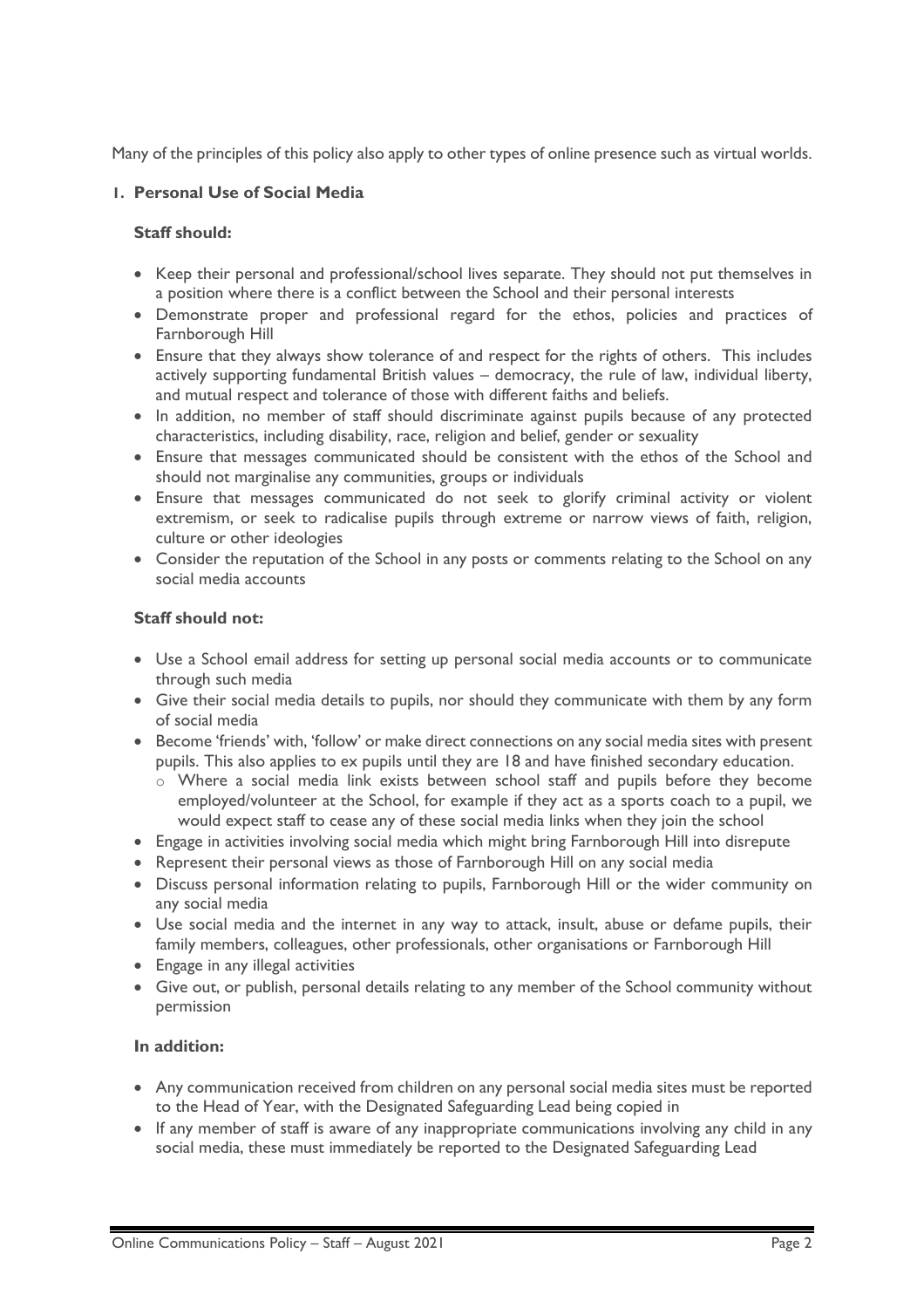- Staff must maintain the securest settings on any personal social media sites, so that pupils, parents, former pupils and others cannot see any personal information
- Staff must not refer to individual matters related to the School and members of its community on any social media accounts
- The School accepts that some sites may be used for professional purposes to highlight a personal profile with summarised details, eg Linkedin. The School would advise that care is taken to maintain an up to date profile and a high level of presentation on such sites if Farnborough Hill is listed. If connecting with the School on Linkedin, staff should connect with 'Farnborough Hill' and not 'Farnborough Hill School'
- Staff who run blogging/microblogging sites which have a professional and/or educational status are advised to seek guidance and advice from the SLT, regarding prudence and endorsement of views if there is any link referencing Farnborough Hill
- Where friendships exist between school staff and parents before they become Farnborough Hill parents, ie before their daughters attend the School, we would not expect these friendships to change, but staff would need to be mindful of comments that they make in relation to the School. It might also be prudent to review photos where they have been tagged with a member of staff's name

We recognise that staff may work long hours and occasionally may desire to use social media for personal activities at the office or by means of our computers, networks and other IT resources and communications systems (including via smartphones and tablets). We authorise such occasional use [provided use is minimal and takes place substantially out of normal working hours (ie during your lunch break or before or after work) and] so long as it does not involve unprofessional or inappropriate content, does not interfere with your employment responsibilities or productivity and is in accordance with this Policy and the ICT policy.

Circulating or posting commercial, personal, religious or political solicitations, or promotion of outside organisations unrelated to the School's business are also prohibited. Staff must ensure that their use of social media does not create any breaches of internet security and therefore must be careful to avoid any applications that might interrupt our IT systems. Excessive use of social media that interrupts staff productivity will be subject to a disciplinary procedure, consistent with this policy.

Permission to use the School's systems to access social media platforms for personal use may be withdrawn at any time at the School's discretion.

### **The monitoring of social media**

Staff should be aware that, as per the ICT Acceptable Use Policy for Staff, Farnborough Hill filters, monitors and records all ICT usage and activity both in school and on school cloud-based software. Any such monitoring will be for legitimate business purposes which include:

- Ascertaining and demonstrating that our rules and being complied with
- Demonstrating that expected standards are being met by those using the systems
- For the detection and investigation of unauthorised use of the systems (including where this is necessary to prevent or detect crime)

This might include, without limitation, the monitoring, interception, accessing, recording, disclosing, inspecting, reviewing, retrieving and printing of transactions, messages, communications, postings, log-ins, recordings and other uses of the systems as well as keystroke capturing and other network monitoring technologies.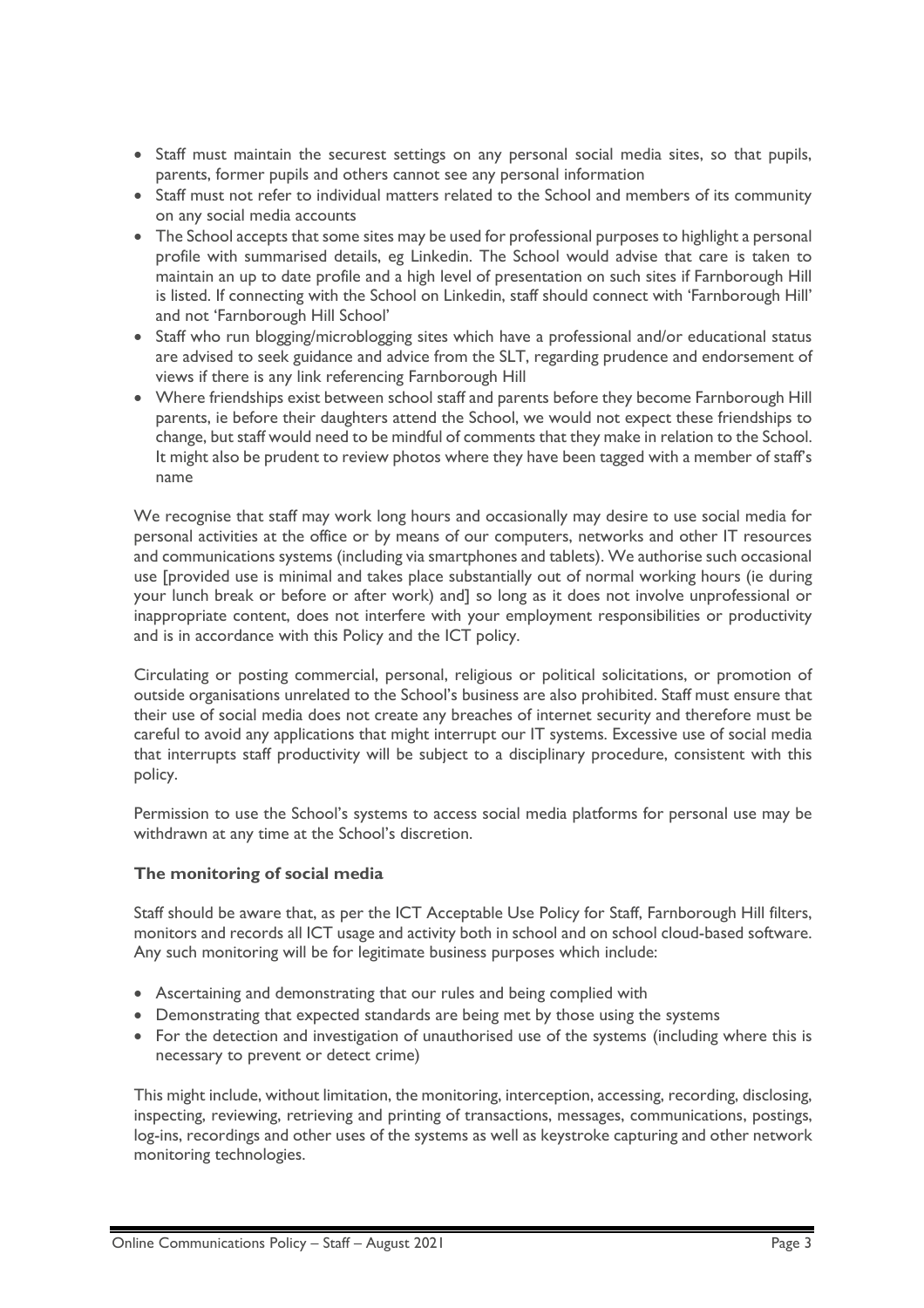We may store copies of such data or communications for as long as is necessary for our legitimate business purposes in accordance with data protection law. We may delete such copies periodically or from time to time without notice when their retention is no longer necessary.

Do not use our IT resources and communications systems for any matter that you wish to be kept private or confidential from the School.

### **2. The Admission and Marketing Department's use of Social Media**

The Admissions and Marketing Department use social media for the purposes for recruitment and retention.

- The content of any school-sanctioned social media site should be solely professional and should reflect well on the School
- No girls featured in published photographs or video should be identified by name or age, nor should personally identifying information be published, unless with prior written permission from their parent
- No images of the girls on the 'photo not content' list should be published, unless with prior written permission from their parent
- Tone should be friendly but not overly informal
- The Department should not engage in any online discussion which may arise as the result of a post, with the exception of discussions within the closed FHOGA Facebook group
- The Department should not engage with any direct messaging of pupils through social media
- Staff should ensure that their use of the School's logos and other branding material is consistent with the School's relevant policies and procedures and is approved by the Director of Admissions and Marketing
- Staff should ensure that all arrangements with any third party in relation to their use of social media (eg online advertising, search engine optimisation or other arrangements) are properly documented, notified and approved by the Director of Admissions and Marketing
- Care must be taken that any links to external sites from the account are appropriate and safe
- Any inappropriate comments on, or abuse of, school-sanctioned social media should immediately be removed and reported to a member of SLT
- Content for social media from staff is gratefully received, however they should ensure they have the permission of all involved in the creation of the content before sending it to the Admissions and Marketing Department for use. Anything received by the Admissions and Marketing Department will be assumed as being approved
- Staff should never promise that a piece of work or photograph will be posted on social media

### **3. Staff use of Social Media for Educational Purposes**

There are many legitimate uses of social media within the curriculum and to support pupil learning. For example, the School has official Twitter accounts, and some departments require the use of blogs for assessment. There are also many possibilities for using social media to enhance and develop pupils' learning.

When using social media for school business or educational purposes, the following practices must be observed:

- The URL and identity of the site should be notified to the appropriate Head of Department or member of SLT before access is permitted for pupils
- Staff should set up a distinct and dedicated social media site or account for educational purposes. This should be entirely separate from any personal social media accounts held by that member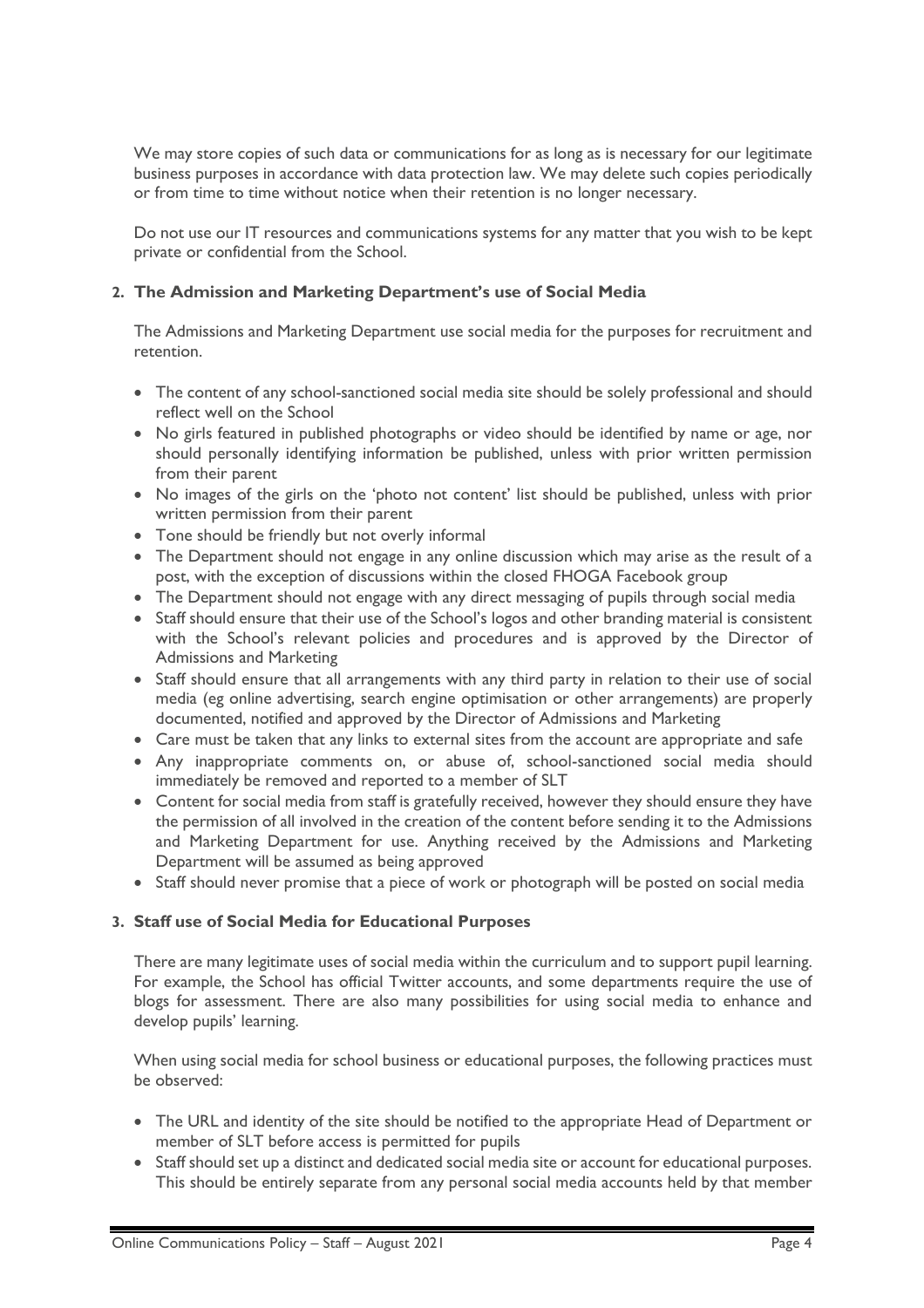of staff, and should be linked to an official school email account. However, Twitter, Facebook or Instagram accounts should not be set up by any department without prior agreement from the SLT

- The content of any school-sanctioned social media site should be solely professional and should reflect well on the School
- Tone should be friendly but not overly informal
- Staff should ensure that all arrangements with any third party in relation to their use of social media (eg online advertising, search engine optimisation or other arrangements) are properly documented, notified and approved by the Director of Admissions and Marketing
- Staff should ensure that their use of the School's logos and other branding material is consistent with the School's relevant policies and procedures and is approved by the Director of Admissions and Marketing
- Staff must not identify by name any girls featured in published photographs or video, or allow personally identifying information to be published on school social media accounts
- No images of the girls on the 'photo not content' list should be published, unless with prior written permission from their parent
- No images or video of fellow teachers or lessons should be taken, without the express permission of the teacher(s) involved
- Care must be taken that any links to external sites from the account are appropriate and safe
- Any inappropriate comments on, or abuse of, school-sanctioned social media should immediately be removed and reported to a member of SLT
- Staff should not engage with any direct messaging of pupils through social media

### **Social media and the end of employment**

If a member of staff's employment with the School should end, for whatever reason, any personal profiles on social networking sites should be immediately amended to reflect the fact that you are no longer employed or associated with the School.

All professional contacts that a member of staff has made through their course of employment with us belong to the School, regardless of whether or not the member of staff has made social media connections with them.

On the termination of employment for any reason, and when requested by the School at any time, staff will provide to their line manager any relevant passwords and other information to allow access to any social media site, page or account which has been used or set up for the purpose of furthering the School's business or facilitating the provision of its curriculum and will relinquish any authority they may have to manage or administer any such site, page or account.

### **4. Weekly F'Hill and the Website**

Weekly F'Hill is the main means of news-style communication with parents. It is also sent to selected prospective parents. The website contains a news section which is populated with highlights from Weekly F'Hill and other stories.

- Staff should send all content for Weekly F'Hill by 12.00 pm on a Thursday
- Content should be written in keeping with the School's Brand Guidelines and be proof-read before sending to the editor
- The correctly spelt full names and Forms of girls should be supplied. These will appear in the version of Weekly F'Hill which is sent to current parents, but not that which is sent to prospects. First names and Year Groups will be used on the website